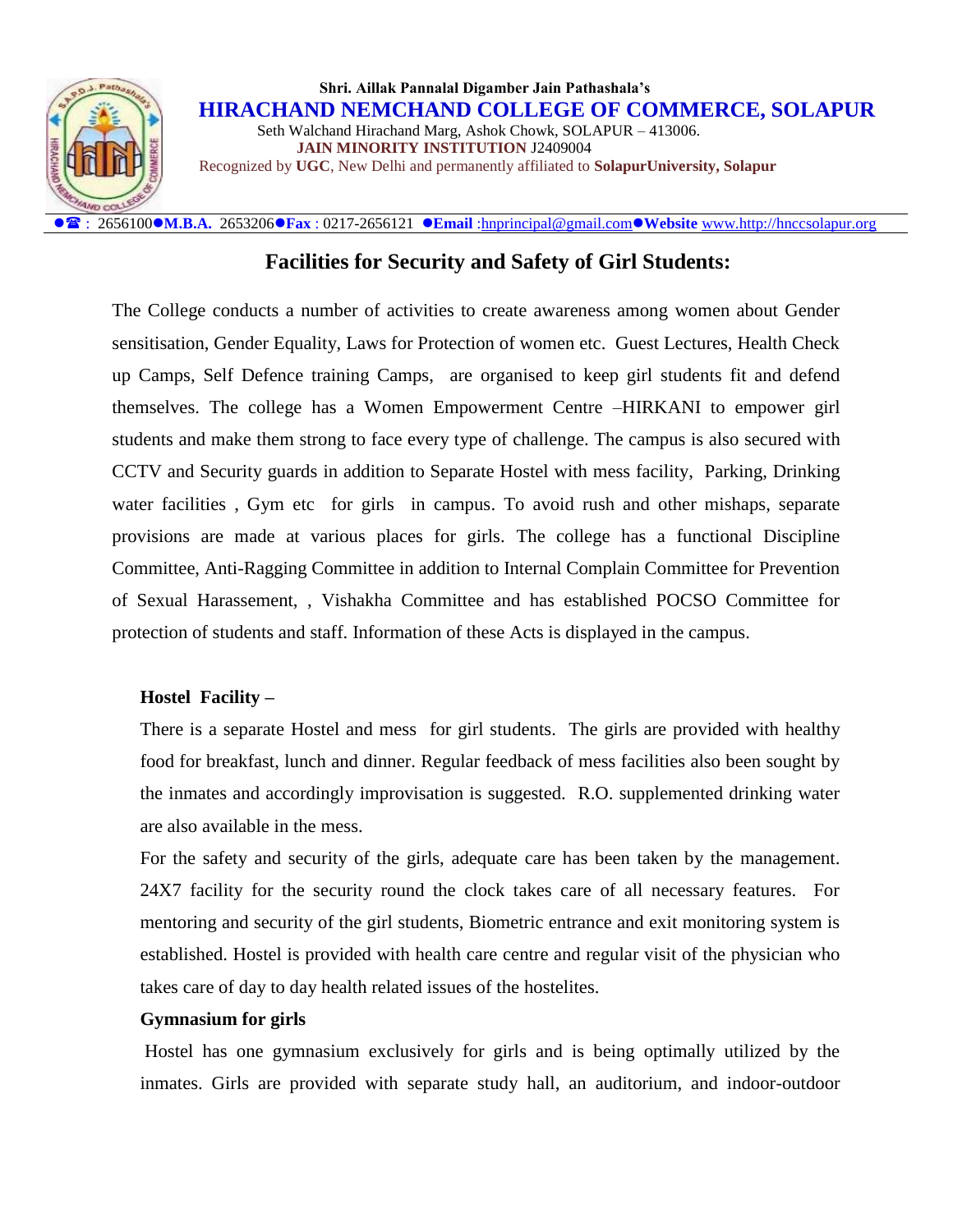games etc. There are various programmes in hostel for girls like Health Camp, Welcome Function and Entertainment is organized periodically.

**Parking Facilities:** A separate two wheeler parking for girls and boys is one of the major facilities in this college.

Ladies Room: Provision is made for girls in the rest room by providing adequate place for rest and study. A notice board is also placed in Ladies Room for updating information.

**Separate Washroom for girls and Boys:** At four different places girls washrooms are provided in the college with ample supply of water and regular cleaning.

**Drinking Water:** Separate R O facilities for girls.

#### **Girls Hostel and Mess**



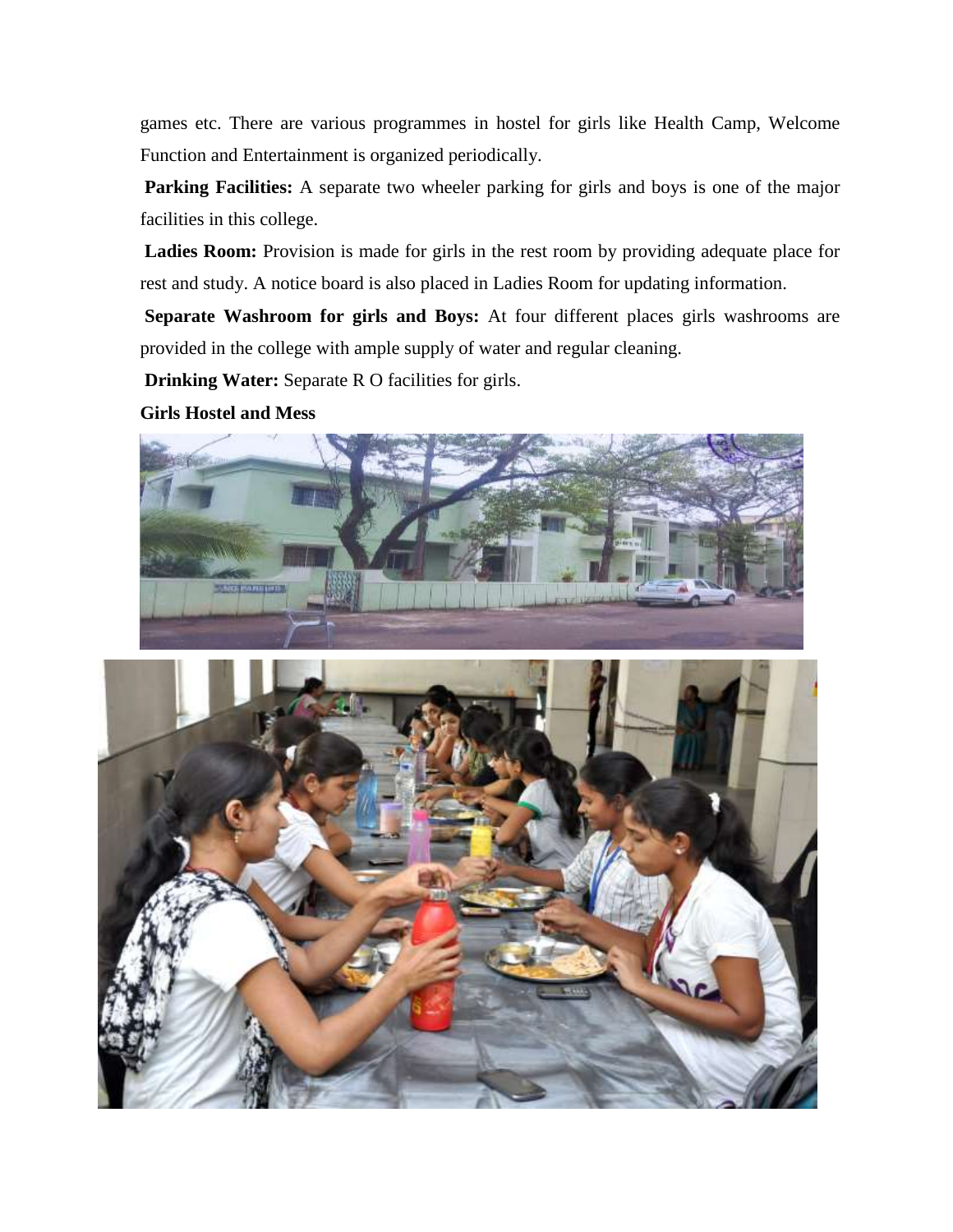# **Gymnasium for girls**